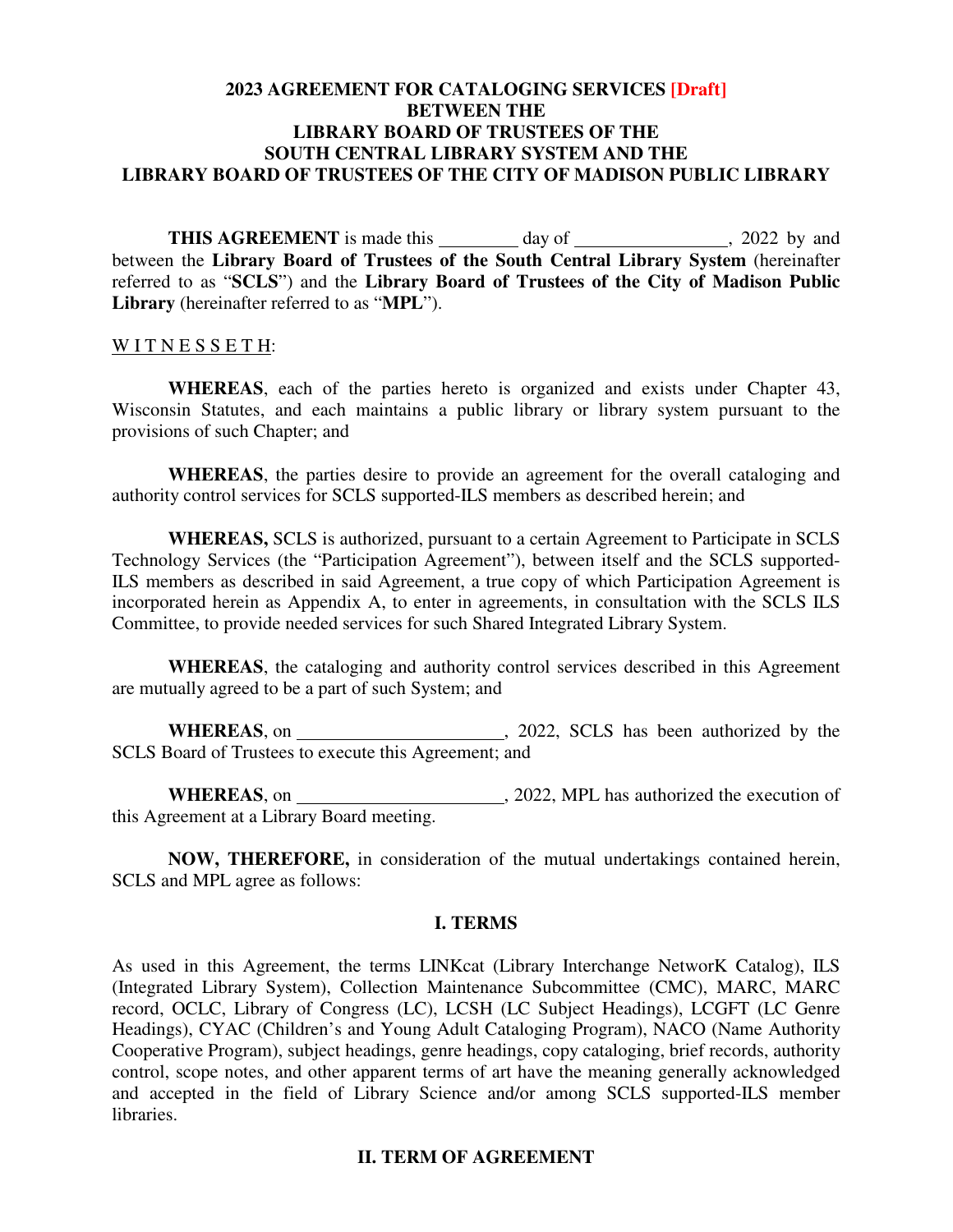The term of this Agreement shall begin January 1, 2023 and end (unless renewed in accordance with Article VI below) at 5:00 p.m. December 31, 2023.

# **III. SCOPE OF SERVICES**

- A. Through SCLS, the SCLS supported-ILS members, and each of them, agree to:
	- 1. Search LINKcat carefully for each item in its library inventory to determine that there is no MARC record or brief record that matches that item;
	- 2. In the event no other bibliographical record is found for one or more of its items, provide and enter all required bibliographical information on a brief record or acquisitions record in the database according to SCLS ILS Linking procedures and cataloging policies;
	- 3. Provide the actual item to be cataloged to MPL for original cataloging, resolution of problems or correction of errors in the brief record, as promptly as time permits;
	- 4. Be responsible for linking its own copies to the title record;
	- 5. Assign to each item its own call number;
	- 6. Do the physical processing of its own items;
	- 7. Notify MPL when an error or discrepancy in a bibliographic record is found, and identify such error or discrepancy to MPL;
- B. MPL will provide the following:
	- 1. MPL agrees to provide full MARC records for each brief bibliographical record entered into the database by a SCLS supported-ILS member as specified in "Materials that Receive MARC Cataloging" which is incorporated into this Agreement as Appendix B, in accordance with the following guidelines:
		- a. MPL will use OCLC (member-contributed or LC) records for copy cataloging and provide original OCLC cataloging as needed;
		- b. The OCLC symbol WIM reflects SCLS supported-ILS members;
		- c. MPL will provide modifications to the OCLC records and original cataloging as specified in "Full MARC Cataloging Specifications", which is incorporated into this Agreement as Appendix C;
		- d. MPL agrees to implement additional cataloging features as directed by the SCLS ILS Collection Maintenance Subcommittee (CMC). In case of disagreement between MPL and the CMC, the matter shall be referred to the SCLS ILS Committee in accordance with the "SCLS Reconsideration Policy" procedure (Appendix H). MPL, as the provider of this service, will have representation on the CMC. Such additional features will be reflected in the "Full MARC Cataloging Specifications", which is incorporated into this Agreement as Appendix C;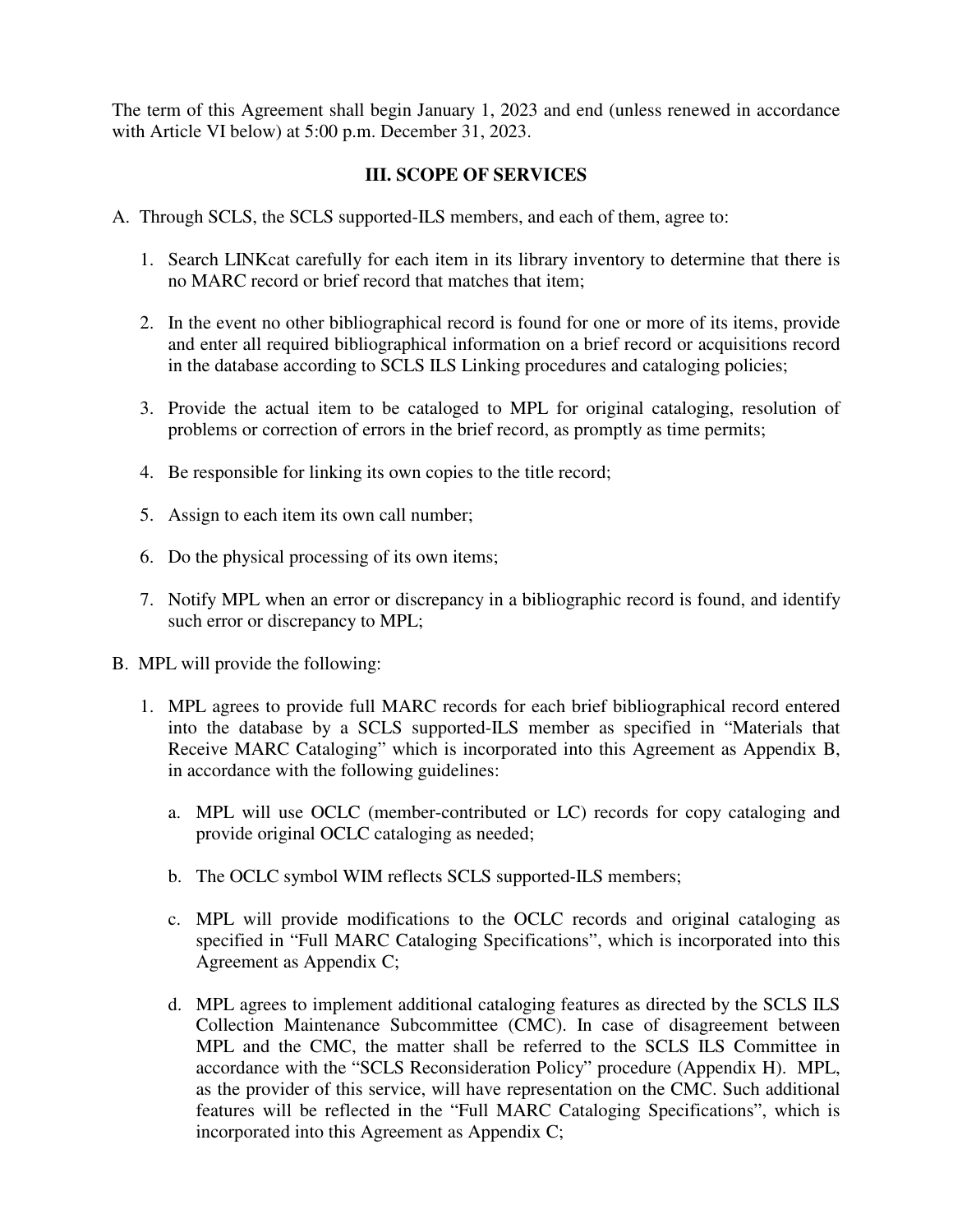- e. MPL will provide full MARC records for the majority of the items in two (2) weeks from the date the brief record is reported to MPL and for all of the items within six (6) weeks of the report date, except for items which appear to require original cataloging (which shall nonetheless be provided within three (3) months unless otherwise agreed by SCLS), or items which do not meet the SCLS ILS Linking procedures and cataloging policies previously agreed upon for completeness of data entry (which shall not be processed by SCLS);
- f. SCLS or MPL may request studies of cataloging done by MPL. The parameters and duration of the sample required for such a study and the number of such studies to be undertaken shall be mutually agreed upon by the parties.
- 2. MPL will correct errors or discrepancies in an entry in a bibliographic record when such an error or discrepancy is identified by a member library as promptly as time permits. It is mutually understood and acknowledged that regular cataloging of items meeting SCLS ILS standards takes precedence over correction of errors or discrepancies;
- 3. MPL will assist SCLS with linking support including notifying libraries of incorrect practices, cataloging training and revising linking manual procedures;
- 4. MPL will assist SCLS with testing software upgrades for Authority control and MARC cataloging modules in the ILS.
- 5. MPL will perform database maintenance tasks as specified in "Database Maintenance Tasks," which is incorporated into this Agreement as Appendix D. Database maintenance tasks will be mutually agreed upon by SCLS and MPL and changes will be reflected in Appendix D;
- 6. MPL will provide an accounting of activity during the contract term. Reports will be provided to the SCLS ILS Committee whose details are specified in "MPL Report of Cataloging and Database Maintenance Activities," which is incorporated into this Agreement as Appendix E. The intervals and contents of said reports will be mutually agreed upon by SCLS and MPL and changes will be reflected in Appendix E;
- C. SCLS will provide the following:
	- 1. SCLS will provide reports or data as reasonably required in order for MPL to provide the accounting of activity as specified in "MPL Report of Cataloging and Database Maintenance Activities," which is incorporated into this Agreement as Appendix E;
	- 2. SCLS will provide reports of bibliographic records requiring cataloging and/or database maintenance as specified in "SCLS Cataloging and Database Maintenance Reports" which is incorporated into this Agreement as Appendix F. The intervals and contents of said reports will be mutually agreed upon by SCLS and MPL and changes will be reflected in Appendix F;
	- 3. SCLS shall be responsible for ensuring that the commitments in Section III.A. are fulfilled in a timely manner by the SCLS supported-ILS members.
	- 4. SCLS shall be responsible for enforcing ILS policies and for overseeing conflict resolution in accordance with the "SCLS Member Cooperation Policy" (Appendix H).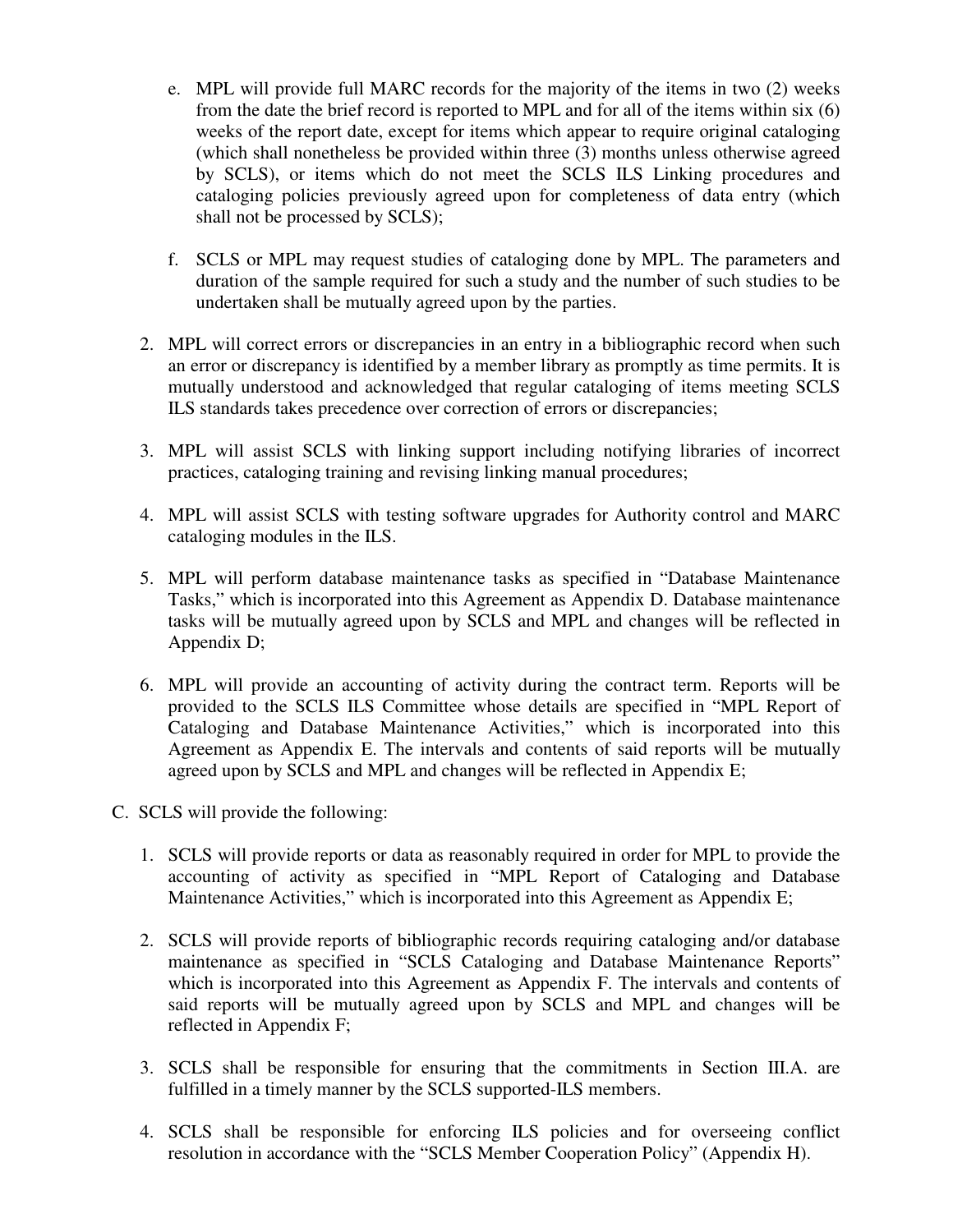### **IV. PAYMENT**

The fees for general cataloging services for 2023 is \$404,255. Further pricing terms are set forth in Appendix G.

General cataloging services fees shall be apportioned to the SCLS supported-ILS members in accordance with the Agreement to Participate in SCLS Technology Services. The total amount will be collected by SCLS as part of the annual ILS payment from SCLS supported-ILS members and will be paid to MPL in two equal installments not later than the day following the SCLS Board meetings in the months of August and November. SCLS will be responsible for the timely payment of applicable OCLC charges.

### **V. AMENDMENT**

This Agreement may be amended at any time through a duly-executed amendment executed by each party. In addition, where an Appendix states that changes may be as mutually agreed, such changes will be considered effective if an authorized representative of each party confirms in writing (email is sufficient) that the change is agreed to. Generally, any amendments should be confirmed by action of the SCLS ILS Committee, and each party will not unreasonably withhold or delay its consent to an amendment or change recommended or adopted by the SCLS ILS Committee.

## **VI. RENEWAL OF AGREEMENT**

This Agreement may be renewed by the parties with such revisions as may be mutually agreed. SCLS will initiate renewal or proposed revisions for a successor Agreement not later than March 1 of each contract year or a date mutually agreeable.

### **VII. BINDING ON PARTIES**

This Agreement shall be binding on the parties hereto and their successors and cannot be varied or waived by any oral representations or promises of any agent or other person of the parties unless the same be in writing and signed by the duly authorized agents who executed this Agreement.

#### **VIII. GOVERNING LAW**

This Agreement shall be governed by and construed, interpreted, and endorsed in accordance with the laws of the State of Wisconsin.

#### **IX. NO WAIVER**

No failure to exercise and no delay in exercising any right under this Agreement on the part of either party shall operate as a waiver thereof.

## **X. CONSTRUCTION OF AGREEMENT**

This Agreement is intended to be solely between the parties hereto. MPL shall not assign its interest or responsibilities to any other person or entity without the written consent of SCLS. No part of this Agreement shall be construed to add, supplement, amend, abridge, or repeal existing rights, benefits, or privileges of any third party or parties, including, but not limited to,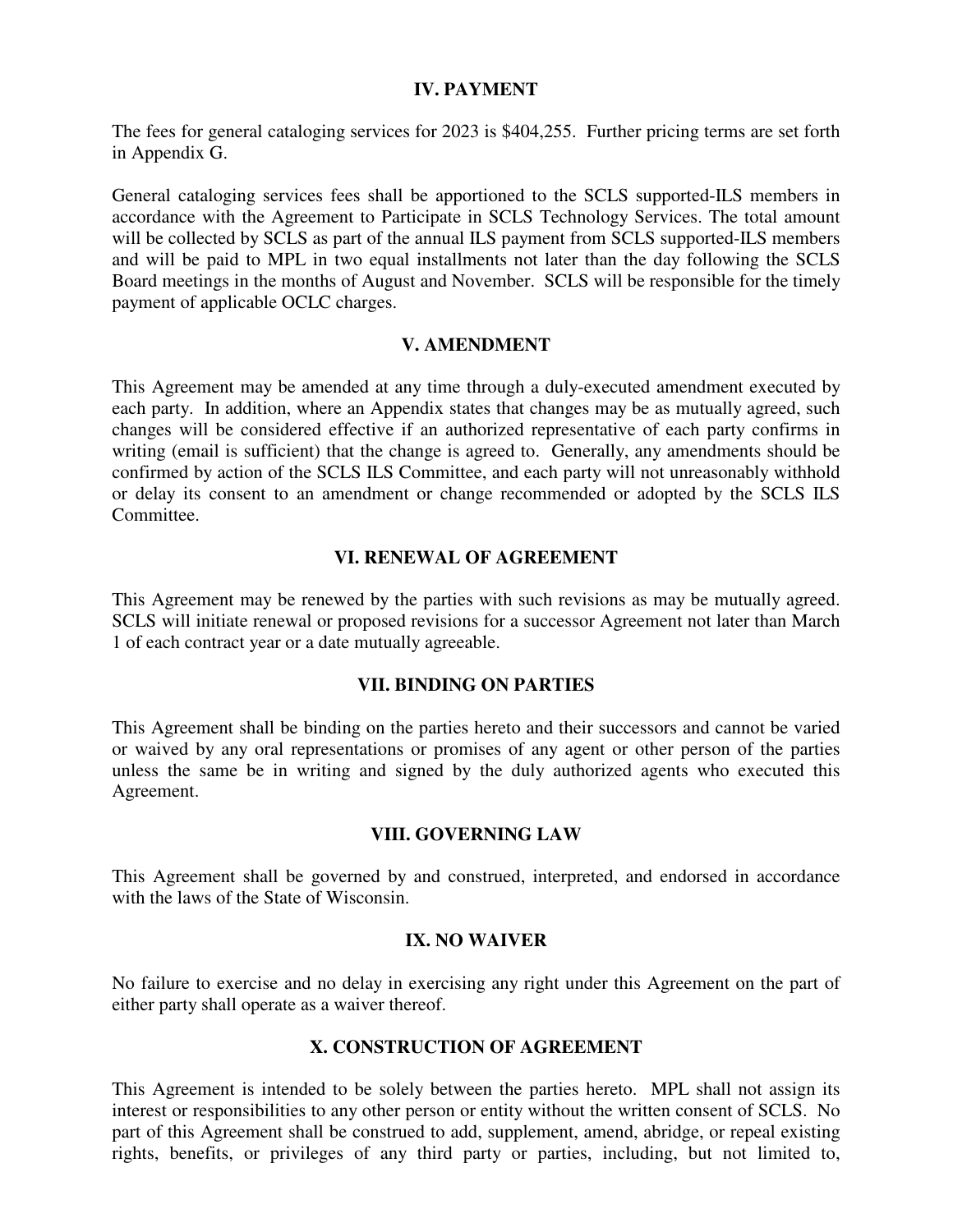employees of either of the parties. The entire agreement of the parties is contained in this Agreement and its Appendices, and this Agreement supersedes any and all oral agreements and negotiations between the parties relating to the subject matter hereof; provided, for the avoidance of doubt, (i) the terms of the Participation Agreement incorporated in this Agreement as Appendix A are not modified or amended by the terms of this Agreement, and (ii) the Participation Agreement's terms shall apply to the parties and all services provided hereunder, and in the event of any conflict shall govern. Both parties have cooperated in the drafting and preparation of this Agreement. Hence, in any construction to be made of this Agreement, the same shall not be construed against either party.

**IN WITNESS WHEREOF,** the parties have caused this Agreement to be executed by their duly authorized officers.

# **SOUTH CENTRAL LIBRARY SYSTEM**

**\_\_\_\_\_\_\_\_\_\_\_\_\_\_\_\_\_\_\_\_\_\_\_\_\_\_\_\_\_\_\_\_\_\_\_**  South Central Library System Board President Please print

**\_\_\_\_\_\_\_\_\_\_\_\_\_\_\_\_\_\_\_\_\_\_\_\_\_\_\_\_\_\_\_\_\_\_\_**  South Central Library System Board President Signature

Date Signed:

# **LIBRARY BOARD OF THE CITY OF MADISON PUBLIC LIBRARY**

\_\_\_\_\_\_\_\_\_\_\_\_\_\_\_\_\_\_\_\_\_\_\_\_\_\_\_\_\_\_\_\_\_\_\_\_\_ Madison Public Library Board President Please print

\_\_\_\_\_\_\_\_\_\_\_\_\_\_\_\_\_\_\_\_\_\_\_\_\_\_\_\_\_\_\_\_\_\_\_\_\_ Madison Public Library Board President Signature

Date Signed: \_\_\_\_\_\_\_\_\_\_\_\_\_\_\_\_\_\_\_\_\_\_\_\_\_\_

Revised May 2022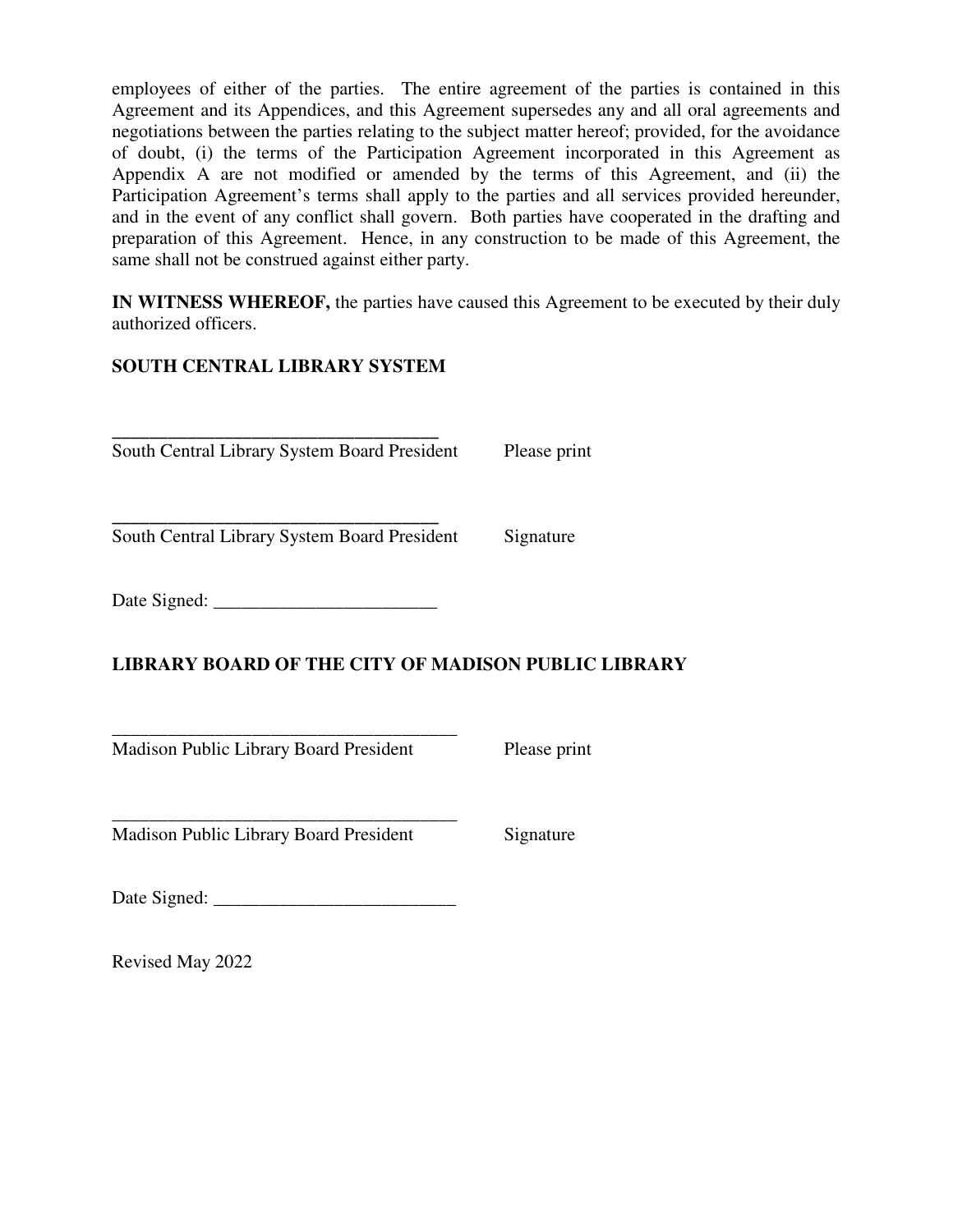# Appendix A Agreement to Participate in SCLS Technology Services

# Appendix B Materials that Receive MARC Cataloging

As set forth in the SCLS ILS Levels of Cataloging policy, which may be amended by the parties from time to time by mutual agreement:

http://www.scls.info/ils/policies/cat/levelsofcataloging-policy.html

# Appendix C Full MARC Cataloging Specifications

- 1. If an acceptable OCLC record is available, MPL will provide copy cataloging as follows:
	- a. If an OCLC record with one of the following encoding levels is available:
		- 1. blank (Library of Congress full-level cataloging)
		- 2. Level 8, (Library of Congress pre-publication cataloging)
		- 3. Level I, (full level input by OCLC participants) or
		- 4. Level K (less than full level by OCLC participants)
		- i. MPL will attach the WIM holdings symbol to the record and add it to the ILS database.
		- ii. When available, records should have NACO (Name Authority Cooperative Program) established name headings.
		- iii. Records should have LC Subject Headings (LCSH) (including approved subdivisions where appropriate).
		- iv. Juvenile records should have Children's Subject Headings as approved by the LC CYAC (Children's and Young Adult Cataloging Program).
		- v. LC Genre Headings (LCGFT), and/or appropriate LCSH headings (which have been adopted for use as genre headings) should be accepted or added to records in accordance with local practice as agreed upon by SCLS and MPL.
		- vi. Series headings should be accepted or added in accordance with local practice as agreed upon by SCLS and MPL.
		- vii. Appropriate notes should be accepted or added to facilitate keyword searching and to provide clarification.
	- b. If an OCLC record with a lower encoding level (i.e. vendor-supplied/pre-publication record which doesn't fulfill the requirements above) is the only record available, MPL staff may, at their discretion:
		- i. Attach the WIM holdings symbol to the record and add it to the ILS database, provided that the record has a matching author and title.
		- ii. The fixed fields of the OCLC record will be corrected if necessary with the information at hand: fiction or non-fiction, adult or juvenile, date of publication, format (such as compact disc, digital audio player, DVD, Blu-ray, audiobook, recorded music, score, map, and electronic resources).
		- iii. MPL will identify the Level 3 records in a manner mutually agreed upon by SCLS and MPL, so these records can be identified on the Monthly BSE Report provided to MPL by SCLS. MPL will re-search the records in OCLC after they appear on the Monthly BSE and overlay with an improved record when one is available.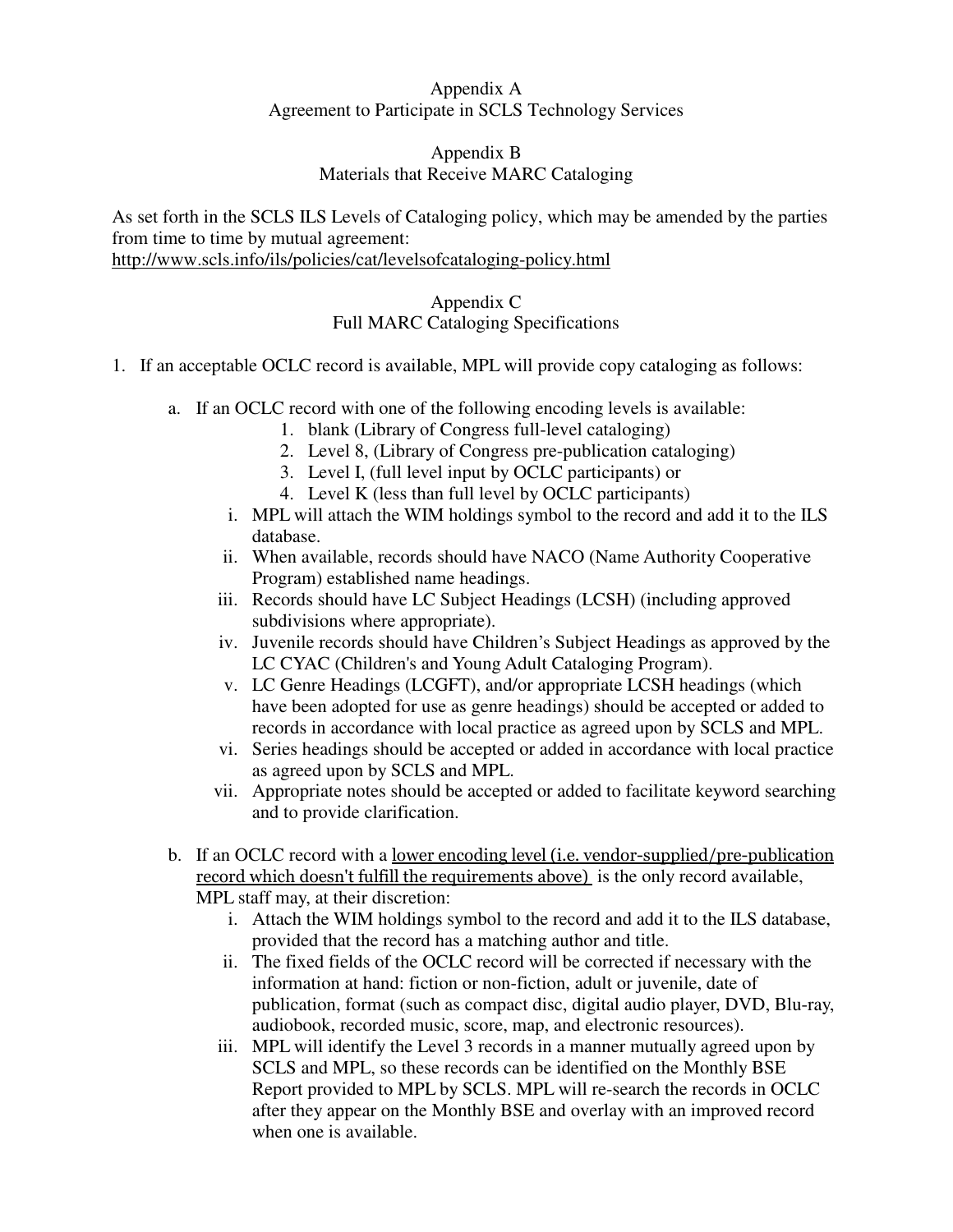- c. For individual records, MPL will proof-read and edit as needed all entries for author, title, publisher/imprint, publication date, series, contents, notes, added entries, uniform titles, fixed fields, ISBN, ISSN, UPC, music publisher numbers, video numbers, and other standard numbers which may be present in or on an item.
- d. MPL will check that all records conform to MARC cataloging standards. Records should meet cataloging standards as mutually agreed upon by SCLS and MPL.
- 2. If upon initial search of OCLC no matching record is found, MPL will identify the record in a manner mutually agreed upon by SCLS and MPL so the record can be identified on the Monthly BSE Report provided to MPL by SCLS. MPL will re-search the record in OCLC after it appears on the Monthly BSE report.
- 3. For all formats, if no OCLC record is available for six (6) weeks after the physical item has been received by the library, MPL will place a hold on the item and perform original cataloging.
- 4. Foreign language materials will be cataloged according to the ability and discretion of MPL staff.
- 5. MPL will clone serial records, multi-part AV and annual titles within one (1) week of request except when there is a title change, which may require that the item be examined. In that case, the one week shall begin when the item is actually received.

Note: the parties may amend the above specifications from time to time by mutual agreement.

## Appendix D Database Maintenance Tasks

- 1. MPL will resolve problems reported by member libraries, including, but not limited to:
	- a. Merging duplicate bibliographic records.
	- b. Adding standard numbers (ISBNS, UPCs, ISSNs, or other data) to bibliographic records.
	- c. Other cataloging errors related to bibliographic records.
	- d. These problems are usually reported using one of the following forms: Report Duplicate Bib Records, Request to Add ISBNs or UPCs to Bib Records, Report Problems with Bib Records.
- 2. MPL will assist SCLS staff with database cleanup tasks as necessary and feasible, including, but not limited to:
	- a. Bibliographic record cleanup due to a new library or libraries migrating data to the ILS database.
	- b. Cataloging of unique items added by a new library or libraries when the library manually links items in the ILS database.